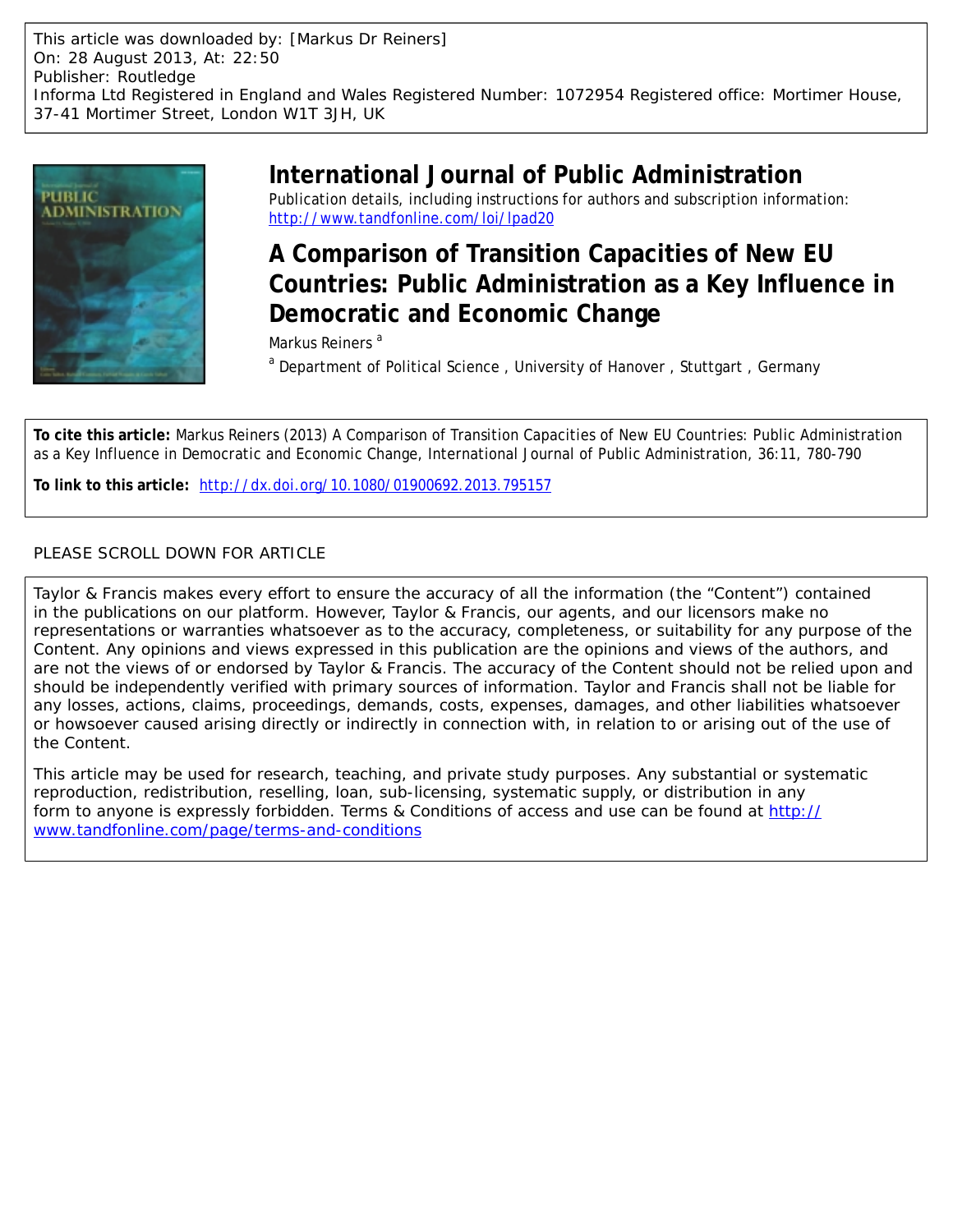

# A Comparison of Transition Capacities of New EU Countries: Public Administration as a Key Influence in Democratic and Economic Change

Markus Reiners

*Department of Political Science, University of Hanover, Stuttgart, Germany*

In the network of political and public administrative actors the public administration plays a key role. Countries previously influenced by socialism or communism, that joined the European Union in the two most recent accession waves, and are now undergoing strong change, are investigated to determine whether—and to what extent—public administrations influence transition processes to more democracy and market economies. With a regression analysis it is demonstrated that a qualitatively better functioning public administration makes a positive impact on transition, its effectiveness, and sustainability. The regression analysis also offers arguments for the view that public administrations are important actors when it comes to the implementation of EU standards.

Keywords: public administration, transition, European Union, Central and Eastern Europe, socialism*/*communism

#### INTRODUCTION

When the bipolar era came to an end many states in Central and Eastern Europe faced far-reaching transition processes. One after the other states turned to the West and democratic forms, and started to pursue membership of the European Union (EU). Only 15 years later, in 2004, the EU accepted 10 new members, of which 8 previously stood under the influence of socialism or communism. Three years later two more countries joined the EU.

Of the 12 youngest EU members, 10 are so-called transition countries, namely Bulgaria, Estonia, Latvia, Lithuania, Poland, Romania, Slovakia, Slovenia, Czech Republic, and Hungary. At this stage the former post-socialistic or postcommunistic countries were in the process of consolidation. Former dictatorships turned into democratic states, with elites that adhere to the terms and conditions of the competitive, market-based democracy (Goetz, 2005; Haensch & Holtmann, 2008; cf. Mayer & Palmowski, 2004; Pridham, 1994). Twenty-odd years ago no one thought it possible that these states could integrate themselves in the West European community. The aforementioned ten countries changed their state systems diametrically relatively quickly and were able to comply with the conditions and standards set by the EU to such an extent that they are members of the European community today. These ten countries are subjects of this research (cf. Armingeon & Careja, 2008; Blokker, 2005).

The EU requires from its accession candidates that they implement specific liberal-democratic standards for admission to the alliance. There are, however, big compliance gaps between the countries regarding these conditionalities (Schimmelfennig, 2007). The EU can influence the process of change in these countries significantly by putting pressure on them to implement specific policy reforms. To implement the required reform steps, break out of old behavioral patterns or change them, require efficient and well-structured political control in local governments, but especially in the respective public administrations (Schimmelfennig & Sedelmeier, 2002, 2004). It is assumed that the public administration is an essential, if not dominant actor in this process of change. As a rule, the word public administration is equated with bureaucracy—a concept loaded with negative connotations. On the one hand it is seen as reform-resistant and structure-conservative—on the other hand as inefficient. Some see it as too influential and the driving force in the

Correspondence should be addressed to Markus Reiners, Department of Political Science, University of Hanover, Im Geiger 25, Stuttgart, 70374, Germany. E-mail: markus.reiners@t-online.de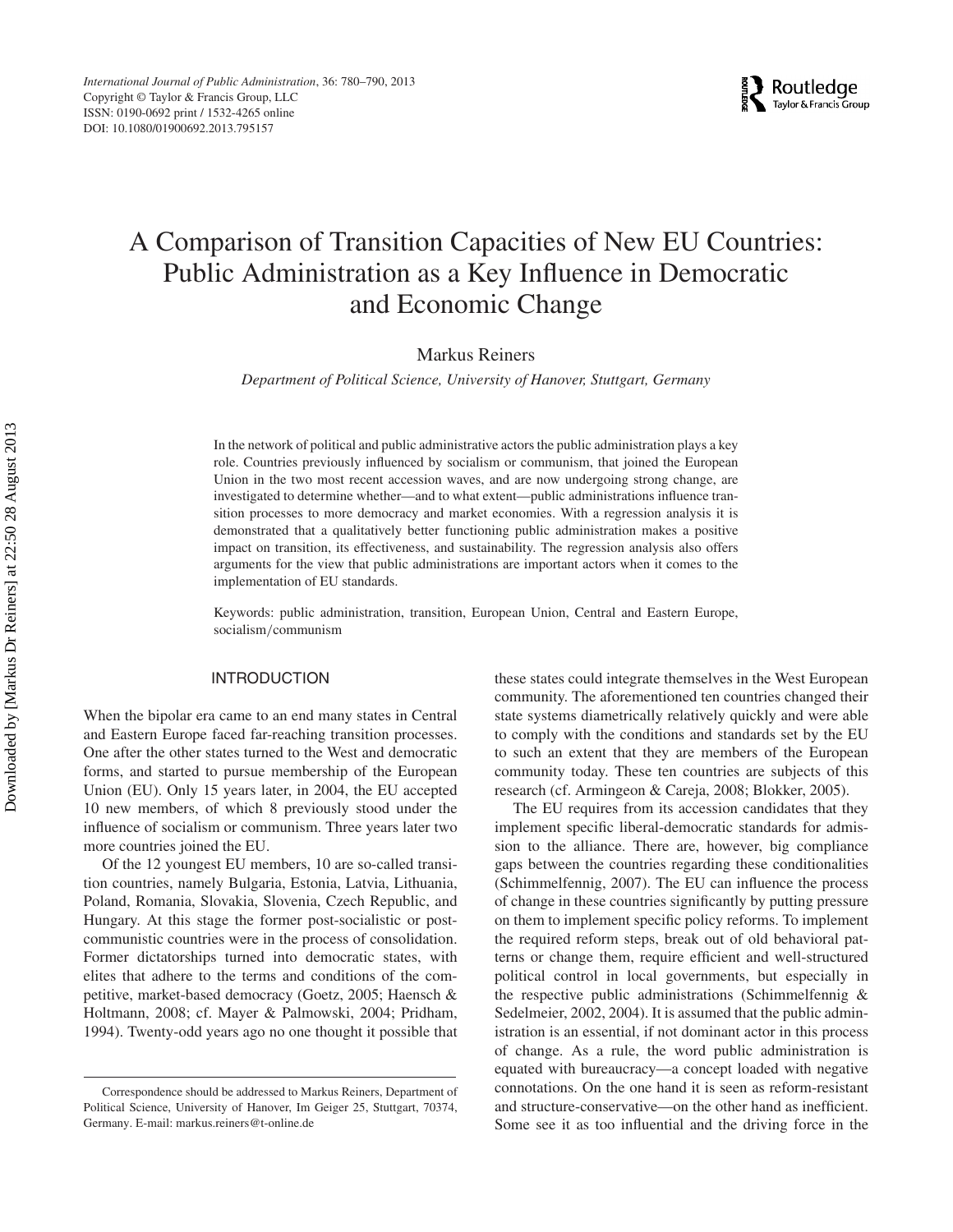interlinked network of actors (Haensch & Holtmann, 2008; cf. Reiners, 2008).

This study focuses on common development trends, but also on differences between public administrations. It must be accepted that countries with better functioning public administrations are better equipped to implement overall transition processes more effectively and sustainably (Newland, 1996; Rice, 1992). In the following chapters the validity of this thesis will be tested by examining the ten youngest EU members to have passed through such a transition. To what extent does the quality of public administration, therefore, influence the process of transition? Did all states succeed in their quest for EU membership, because public administration plays a minor role, or is public administration the pivotal point and lynchpin of transition and key to acceptance into the EU?

## HISTORICAL CONDITIONS AND DOMINANT ACTORS

The subjects under investigation do not show similar systemic characteristics at all. Since the break-up of the Soviet Union, the countries have undergone all-encompassing change, and geographically they are peripheral countries to both the liberal West and the socialistic and communistic East. Therefore, different influences were always present, and nation-building could not proceed in tandem throughout Central and Eastern Europe. Many nations only gained complete independence at the end of the 20<sup>th</sup> century, and thus went through a different identification process than the sovereign states. Since independence, they have been in the throes of fundamental political and economic change. Their integration into the EU did not signal the end of this transformation. In fact, it was the starting point of development and a sign that these countries were catching up to the established countries in the West (cf. Haensch & Holtmann, 2008).

It is a logical and consistent behavior pattern to want to be integrated in the EU, and put trust in its values, such as democracy and the market economy, with its advantages, such as subsidization and a single internal market (von Beyme, 1994). The fact that these countries have historical and cultural connections to the EU states in some way or another, also explains their orientation to the West. For example, parts of the populations of the youngest EU member countries are Catholic or Protestant, while Orthodox religions dominate in neighboring countries on their eastern borders (Mayer & Palmowski, 2004). Access to the center of Europe may neutralize their peripheral position or, at least, weaken it, and impact their sustainable development positively. In addition, accession to the EU offers the countries new opportunities as far as their international orientation and development are concerned (cf. Quaisser & Hall, 2001). Furthermore, also, the public administrations of these countries reveal explicit differences, which do not only stem from the fact that they have socialistic or communistic backgrounds, but have deeper, cultural-historical causes (cf. Rice, 1992; Batalden & Batalden, 1997; van Brabant, 1995; Dimitrov, Goetz, & Wollmann, 2006; Mukherjee & Ranaswamy, 2000; Meyer, 2008).

Anyway, as far as the investigation is concerned, the differences only play an incidental role, because the states were built on the same fundamental principles: all have not been organized as democracies before, and all did not have market economies. Compared to states with market economies and democracies, the aspiring new members had more resemblances than differences, which is also why a "most similar system design" was chosen. For a comparative study of this nature, it must be in order to take a step back on the conceptual and methodical "abstraction ladder." What they had in common: all had a socialistic or communistic past and are now on their way to market-economic democracies, and all had in the meantime joined the EU (Berend, 2005). So the acceding countries had very similar preconditions for their transition processes and in all cases the processes took the appropriate course, so that their requests to become members were accepted (Schimmelfennig & Sedelmeier, 2002, 2004). That means all these states have functioning public administrations. Nevertheless, some of these states can boast better public administrative performances than others (Haensch & Holtmann, 2008).

The road to the EU is no easy one. The EU sets high barriers for these states. Officially, a country must pass through several levels, before it can finally call itself a member of the EU. The so-called "Copenhagen criteria" were compiled in 1993 and contain the conditions a country has to satisfy. The criteria require candidate member countries to have functioning market economies and the ability to assume the responsibilities and goals which membership brings with it. In addition, there are further political criteria, such as democracy, the rule of law, human rights, and respect for minorities. Signing the Stabilization and Association Agreement is a major first step, and a preliminary to the official accession negotiations. The agreement must be ratified by all EU members as well as the specific state. It contains the first contractual arrangements between the accession candidates and the EU, aimed at securing the economic and political convergence to the alliance.

The units examined here had, however, concluded the so-called Europe Agreement with the EU, which was later replaced by the Stabilization and Association Agreement. On its own, this first step already made big demands on the public administrative machineries of the potential accession candidates, in the sense that the public administrations had to dedicate large resources and operate efficiently even before acceptance, and without knowing for sure that they would eventually be accepted (Haensch & Holtmann, 2008). Admittedly, the changes were to some extent supported financially by the EU. The next step is to be officially recognized as an accession candidate, which is followed by the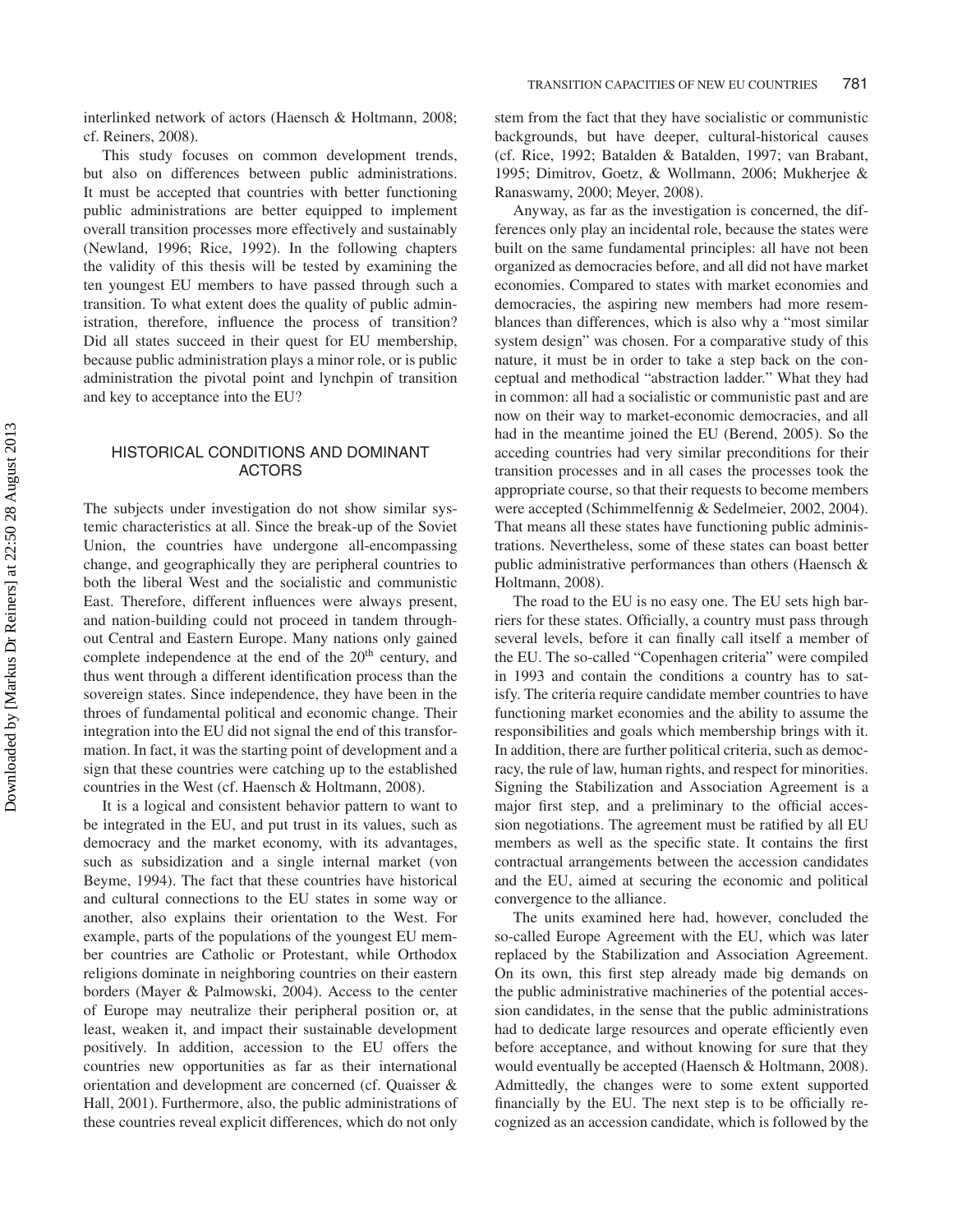start of accession negotiations. Upon successful completion of these negotiations the candidate country may join the EU and thereby become a fully fledged member. The ratification of the Accession Treaty constitutes the last step.

The influence of the EU on reforms and changes in potential accession countries has been the theme of many scientific articles. Epstein and Sedelmeier (2008), Hughes, Sasse, and Gordon (2004), Papadimitriou and Phinnemore (2004), Pippan (2004), Schimmelfenig and Sedelmeier (2002, 2004), and Sedelmeier (2008) are among those who have grappled intensively with this question. For example, Merkel (1999), Macków (2005), Weidenfeld (2001), Beyer, Wielgohs, and Wiesenthal (2001) or Rose (2009) focused their work on the transition research. These studies all stand on the same foundation and, at times, share a perspective that this investigation can connect to.

A key actor in the implementation of EU standards, but also in the overall transition process, is the public administration. The public administration is the first place to which required changes, assigned to the government of a specific country by EU committees, are communicated. Furthermore, the public administration has the final responsibility for the implementation of required changes. They set new standards inside a country, implement new laws, and are responsible for the frictionless progression of the entire restructuring process (cf. Blondel, Müller-Rommel, & Malova, 2007; Goetz, 2001; Haensch & Holtmann, 2008; Nicolaides, 2004; Verheijen, 2001, 2007). Public administrations getting clear directions is decisive in this case from their governments and the EU. However, the effective functioning of the public administration depends just as much on the willingness of a wider population to accept changes. What makes the implementation of EU standards difficult is the fact that they do not develop out of a home-grown desire to change (such as, for instance, national laws do), but are forced upon the country from outside, without having been decided on the national level (Schimmelfennig & Sedelmeier, 2002, 2004). Thus, the public administration sits "between two chairs" and represents the transmission belt between those who govern and those who are governed (cf. Haensch & Holtmann, 2008). This should, in turn, mean the public administration is an important, if not key actor in the process of change (cf. Newland, 1996; Rice, 1992).

Assuming the public administration is a key factor in the transition process, then this process of change can also be expected to run its course ever smoother, the better this actor functions—for whatever reason. A character trait of a high-quality public administration is that it implements policies efficiently and is generally effective when it comes to executing political government specifications. Furthermore, the rational public administration is characterized by professional personnel, clear rules, and structures for decision-making, objectivity, transparency, and responsibility (cf. Bäck & Hadenius, 2008; Brusis, Staronova, & Zubek, 2007).

The public administration, its leaders, and members of government politically connected to the leaders in the public administration, often form a "governing complex"—or kind of action unit—which then becomes an important promoter of the modernization process, if not the most important. Political programs and legislative procedures are typically initiated from there. Even when the initiatives originate from other actors, the suggestions are mostly developed by government and its ministerial administration, respectively (cf. Mayntz, 1985; Reiners, 2008).

#### **METHODOLOGY**

The question is whether the quality of public administration influences the transition process of a country significantly. In this case the transition process includes both the change from a planned economy to a market-based economy, and from an autocratic regime to a democratic form of government. The ten youngest EU member states in the midst of transition processes are included as research units, i.e., states that were formerly socialist or communist. Mill raises two basic concerns with this way of comparing. He distinguishes between the concordance method ("method of agreement") and the difference method ("method of difference"), which is of interest in this study (1846; cf. Ragin, 1987). Since a deviation method compares systems that are generally more likely to be similar—rather than different—in their fundamental characteristics, one also refers to it as the "most similar system design" (cf. Dogan & Pelassy, 1984; Lijphart, 1975; critique: Przeworski & Teune, 1982).

However, to the present day both aforementioned methods suffer a fundamental methodological dilemma. What we know for sure, is that no comparison can reproduce reality in its complete complexity. Usually at least two basic units are needed for comparison. These have the characteristic that they consist of many variables, and the variable problem explodes exponentially with the increase of cases. Therefore comparisons almost always have to deal with many variables, also when the number of cases is limited. Then the combinations and possible theoretical explanations quickly outstrip the number of cases to be examined. In such situations statisticians would say there are too many "degrees of freedom" for the deviation to be declared. There is a way to escape this dilemma. On the one hand, the number of cases can be increased and on the other hand the number of variables must also be limited with motivations (Naβmacher, 1991).

For this reason, ten similar states were included in the comparison and the spotlight placed on one—the most dominant—actor. Other conditions which could have played roles in the posed questions, and other actors, are not considered in the study. This limitation is made on researcheconomic grounds and—quite simply—because sensible comparative research places certain boundaries. It is often suggested that more than one independent variable should be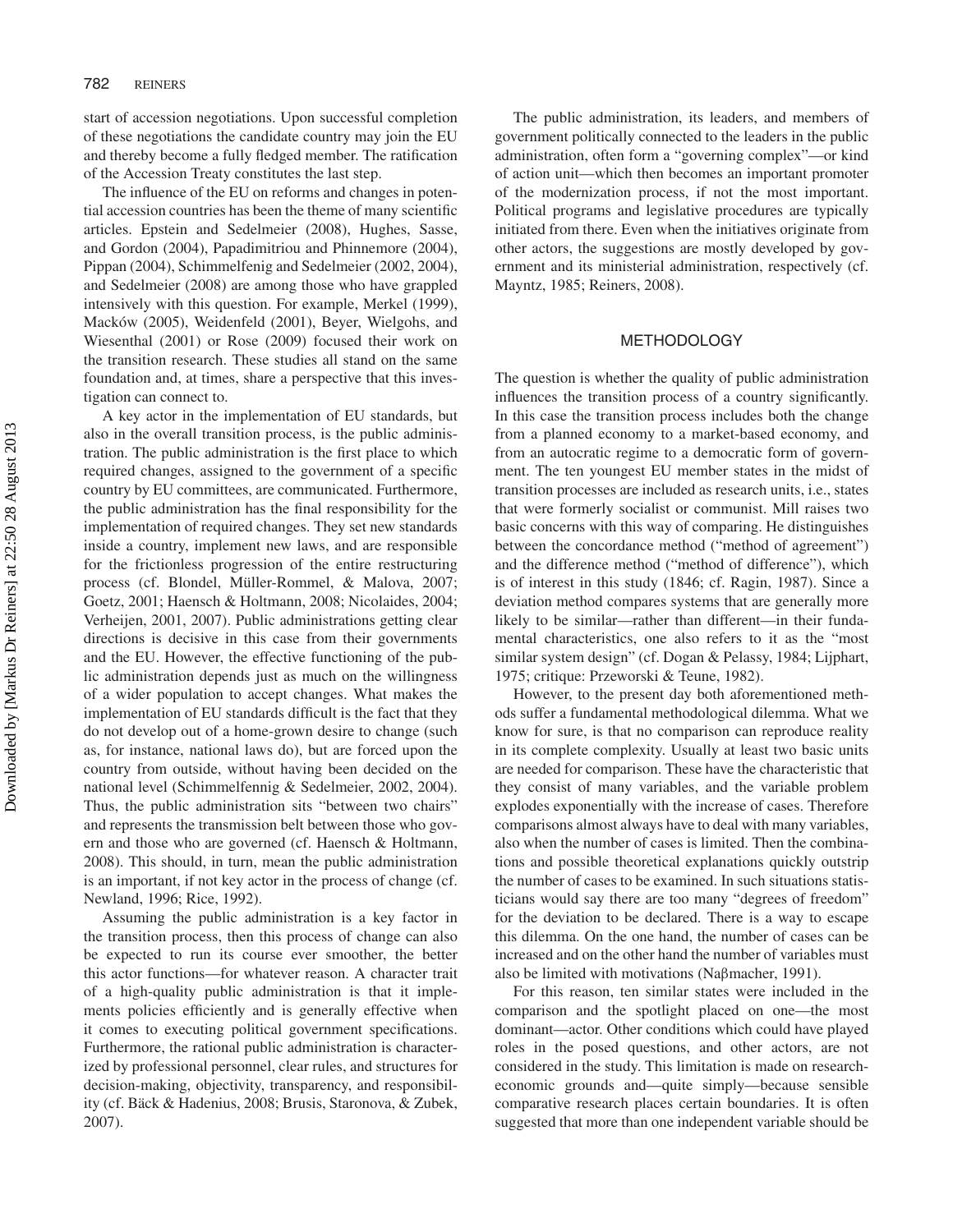filtered out, because complex political processes cannot be reduced to a few determinants—they always result from the collaboration of several actors and a number of institutional factors. This argument need not be confronted here. Instead, it should be stressed that the still-to-be explained and indicator "government effectiveness" measures the quality of public administration very comprehensively. It integrates a wide range of factors, providing a comprehensive evaluation of the state's public administration. This warrants the soundness of the evaluation and could neutralize the aforementioned objections. In any case, the focused look brings a decisive advantage. It brings about a concentration on the essentials, which prevents the loss of perspective in a glut of information and data-overlapping relationships in the long run. The comparative study follows the rule of thumb very strictly, namely to select as many cases to examine as possible, while limiting the aspects researched to the absolute essential (Naβmacher, 1991; cf. Reiners, 2008).

The study is based on quantitative research. Here the quality of the public administration seconds as independent variable and the status of the transition process as dependent variable. The investigation is carried out with the help of a linear regression model. Finally, a regression line is drawn by plotting the values of the two types of variables on the x-axis and y-axis of a coordinate system. If all values of both variables fell on this line, the correlation would be perfect, but this is highly unlikely. The better the regression line explains and forecasts the values of the dependent variable, the better the regression model fits and in turn, the stronger is the correlation between the independent and dependent variable. In case the public administration has a strong influence on transition, this variable will also produce a correspondingly good forecast of the dependent variable and so enable the regression line to be drawn relatively accurately (cf. Atteslander, 1995).

## THEORETICAL CONTEXT, RESEARCH QUESTIONS, AND HYPOTHESIS

One can assume that the prospect of becoming an EU member speeds up the transition process, but also makes it qualitatively better and more sustainable, since adherence to the EU guidelines is monitored with regular inspections and on-going reporting. Schimmelfennig and Sedelmeier note that the Central and Eastern European countries were given many and high barriers by the EU in the two last accession waves, which placed pressure on the national governments (2002, 2004). The desire of these countries to join the EU and the high barriers set for accession, gave the EU power over change (institutions, policies, etc.). The different socioeconomic starting points and pressure from outside stimulate the process for change. Evidently, tenuous financial framework requirements motivate governments to set paradigm changes in motion. Pressure in the states to modernize derived from, for instance, the imperative to be internationally competitive, financial problems in the national budgets, the accompanying need to save, the need to de-bureaucratize and deregulate, or pressure brought about by globalization, are regarded as decisive driving forces for change (Haensch & Holtmann, 2008; Lippert & Umbach, 2005; cf. Reiners, 2008). But, not only conditional pressure can change the structure inside a country. Also learning (about policy) from other EU states intensifies as the distance to the EU narrows (Crozier & Friedberg, 1977; cf. Dolowitz & Marsh, 2000).

The research question posed in this study is tied up with these considerations. To what extent does the quality of the public administration actually influence the transition process of a country in the direction of democracy and a market-based economy? Does the public administration occupy an important role in the process of state transition? Or does it merely play a minor part? To summarize, here are the central assumptions:

- All units examined have similar preconditions;
- Accession to the EU promotes the transition process, since it requires the implementation of marketeconomic and democratic standards;
- The public administration is a key factor in the implementation of structural changes and reforms and thereby plays a substantial role in the implementation of the EU standards;
- The better the EU standards are implemented, the better the transition process proceeds.

These assumptions lead to the following hypothesis:

The better a country's public administration functions, the more effective the transition process runs its course.

## RESEARCH DESIGN AND ANALYSIS

The design is based on a cross-sectional time-series analysis, meaning a set of cross-sectional time-series data, with 40 observations in total, is used for the ten units in the study. For each of the ten countries examined, observations are available for the four years focused on in this study. The years selected cover the period of interest from an EU accession point of view. The approach makes it possible to investigate the differences between the states, as well as between the four selected points in time. The longitudinal cut and the number of observations are manageable, while guaranteeing a degree of comparability, because all the countries have relatively similar preconditions. This allows conclusions to be drawn from the results. For the numerical determination of the quality of public administration in every country the "*Worldwide Governance Indicators*" (WGI) data of the World Bank are used for the years 2003, 2005, 2007, and 2010. Data of the Transformation Index of the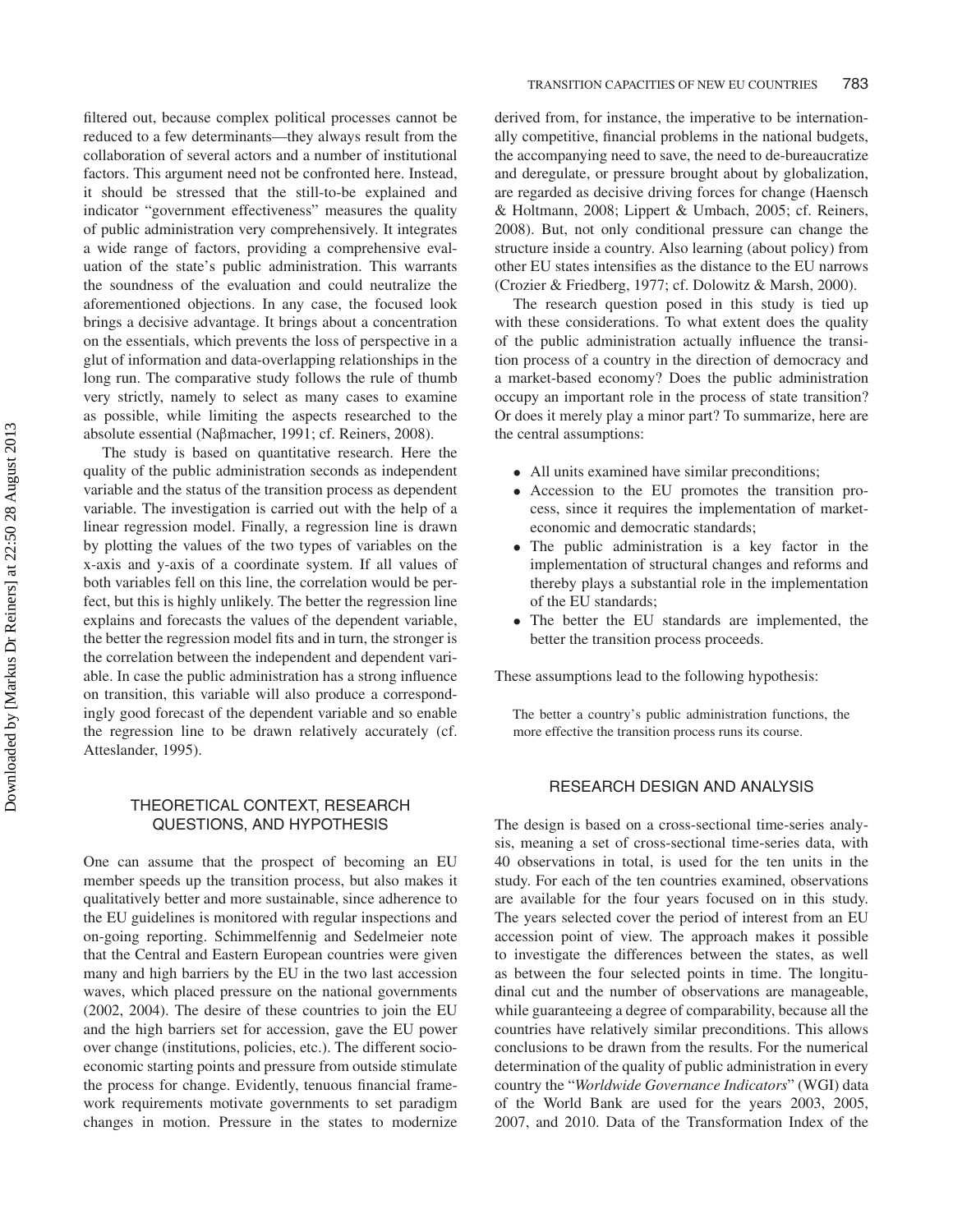Bertelsmann Stiftung (BTI) are available for the same years. This index supplies the values for the transition process.

## QUALITY OF PUBLIC ADMINISTRATION

The quality of public administration of the investigated units serves as independent variable. For the past 17 years (since 1996) the World Bank has compiled six indicators for almost all countries and regions, enabling a realistic assessment of state leadership and governance, and drawing a general picture of the position of states. The individual indicators are generated from a range of statistics, expert opinions, and surveys conducted by scientific institutes, think-tanks, nongovernment organizations, and international organizations. The six indicators measure: voice and accountability, political stability and absence of violence, government effectiveness, regulatory quality, rule of law, and control of corruption (cf. Matischok & Pleines, 2007; World Bank, 2012).

First, it might be asked why the WGI is employed as independent variable, since there are other indicators for measuring "political institutional quality," of which a few are well established. The WGI is one of the most used indicators, with lots of relevance in the field of good governance, and the indicator which today sets the standard for governance indicators. Despite its rather sparse theoretical foundation, it is—when viewed in its entirety—a very elaborate index for cross-sectional and longitudinal comparisons between countries around the world, and one which is often cited (Calaminus 2007; Matischok & Pleines, 2007; Muno, 2012; cf. World Bank, 2012). A question of equal significance is why only one of the six indicators, namely the subindicator "government effectiveness," is used in the study. This question is reflected upon critically in the fifth chapter.

The indicator "government effectiveness" measures the quality of public administration, its independence from political pressure, the quality of formulation and implementation of policies, and the credibility of the government's commitment to such policies very extensively (World Bank, 2012). Thus the indicator provides an extensive assessment of a state's public administration. The measuring unit of the indicator is the percentile ranking of the country relative to all other countries. The higher this value is, the better the public administration functions. In the investigation the data of the years 2003, 2005, 2007, and 2010 are used, which covers the period interesting from an EU accession point of view, and the period thereafter, insofar as appropriate data material is available.

Looking at the values in Table 1, one notes some deviation. Countries such as Estonia, Slovenia, and Czech Republic maintain high values throughout. Bulgaria and Romania lie clearly behind the aforementioned countries, as well as the remaining five countries. The fact that the values of a few countries, such as Latvia, Poland, and Romania, dropped over the first three periods is interesting

TABLE 1 Quality of Public Administration

| Government effectiveness |      |      |      |      |  |  |
|--------------------------|------|------|------|------|--|--|
| State                    | 2003 | 2005 | 2007 | 2010 |  |  |
| Bulgaria                 | 60.5 | 60.5 | 53.9 | 56.5 |  |  |
| Czech Republic           | 78.0 | 81.0 | 78.6 | 80.9 |  |  |
| Estonia                  | 78.5 | 81.5 | 83.0 | 85.2 |  |  |
| <b>Hungary</b>           | 80.5 | 75.6 | 77.7 | 71.8 |  |  |
| Latvia                   | 72.7 | 70.7 | 69.4 | 72.2 |  |  |
| Lithuania                | 76.1 | 74.6 | 74.8 | 74.2 |  |  |
| Poland                   | 70.7 | 68.3 | 66.5 | 72.7 |  |  |
| Romania                  | 51.2 | 49.3 | 45.1 | 50.2 |  |  |
| Slovakia                 | 74.6 | 78.5 | 77.2 | 77.0 |  |  |
| Slovenia                 | 82.9 | 77.6 | 80.1 | 81.3 |  |  |

Source: World Bank, 2012 (percentile rank rounded).

in the sense that it seems counter-intuitive: one can expect the quality of public administration to rise with increasing modernization and the on-going learning process. These observable deviations make the analysis interesting and call for explanations.

#### **TRANSITION**

The development point of the transition process is the dependent variable. This is operationalized by the BTI. The index has a high profile, since it is calculated from comprehensive country assessments, made by external experts and commented upon and edited together with experts from the investigated countries. Comprehensive standardization makes targeted comparisons of reform policies possible (Matischok & Pleines, 2007). The consistency of the valuations, quality of the assessments, and integrity and qualifications of the more than 250 country and regional experts, are decisive for the validity and reliability of the BTI, even though all evaluations are finally approved by the BTI board. Apart from the expert-based research method, other trademarks of the BTI are the contextual interpretations given to the available information, scope of the analytical approach, and the consistency, which has to do with the comparatively short lifespan of the BTI. It is a relatively young indicator and was introduced in 2003 (Donner, 2007). Furthermore, a survey of index users showed the BTI was used frequently—despite all the conceptional reservations—and had a good reputation as a measure of the political and economic development status of states (Kuhn, 2011). Possible overlapping effects of the WGI, and how to deal with complex, composite indicators is discussed in the fifth chapter.

The Bertelsmann Stiftung calculates two indices, namely the Status Index, reflecting the status of transition, and the Management Index, which evaluates the political control performance of the transition. More specifically, the index determines the quality of the control and management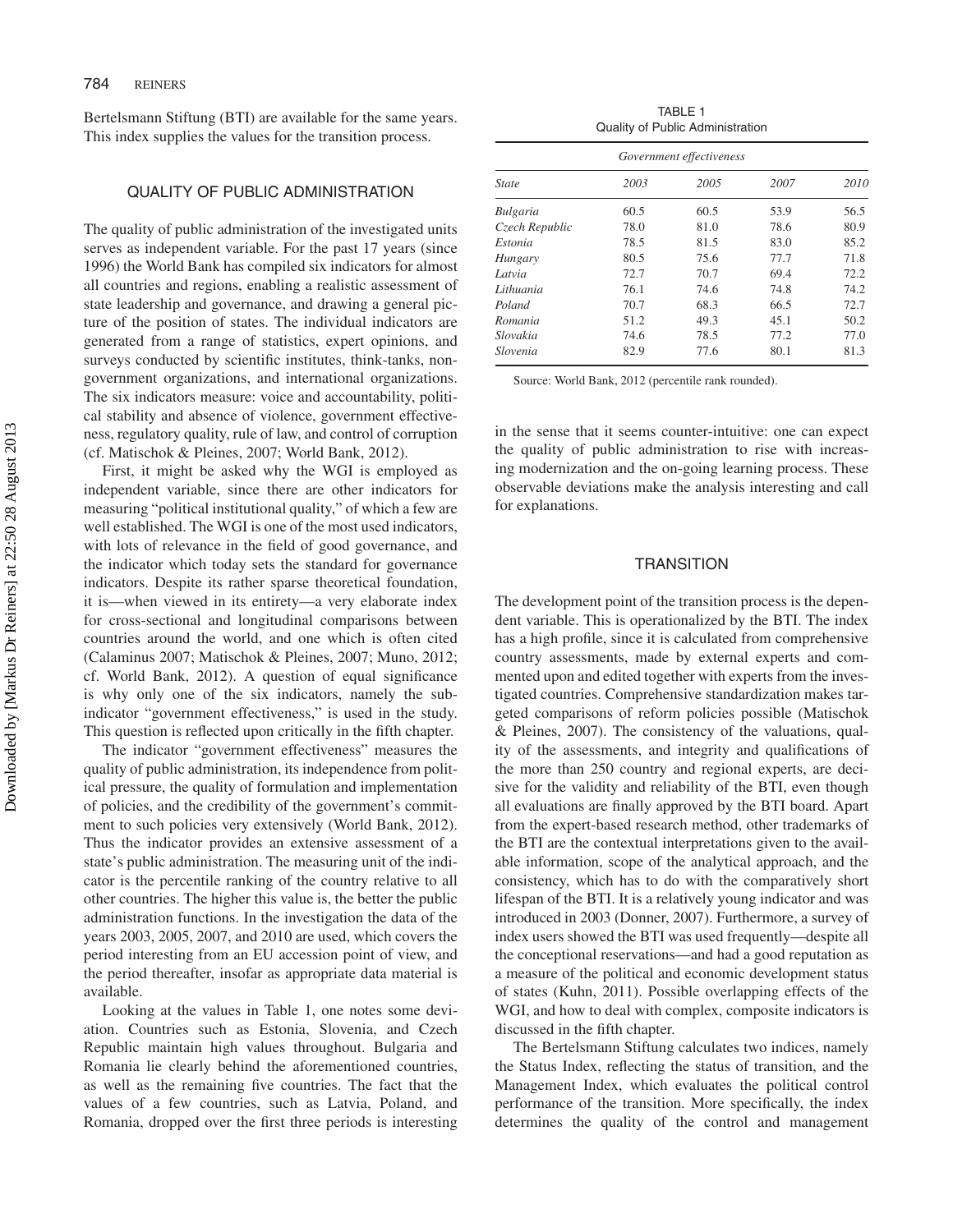Matischok & Pleines, 2007). The Status Index depicts progress made in the direction of democracy and a market-based economy. The BTI defines the concept democracy widely to include other criteria. Consequently, democracy is empirically and functionally narrowly linked to the market economy, which can be justifiably criticized from a political-scientific point of view, since democratic and economic development are not necessarily connected, as the example of China shows. For the indices, the Bertelsmann Stiftung examined over 100 countries in detail for every collected period and ordered the information in two separate rankings. For this study only the Status Index is used, since it allows conclusions to be drawn on how far the transition has progressed, without pulling other factors into the evaluation, as happens with the Management Index. Thus, the Status Index offers the opportunity to operationalize the dependent variable in a way that makes it an evaluation of the transition process alone. For the compilation of this Index political and economic criteria were evaluated by declared experts with over 30 individual questions. The investigated units included all sovereign states with social market economies that have not yet achieved the status of consolidated democracies (Bertelsmann Stiftung 2009a, 2009b). The BTI 2010 is based on data from 2009, the BTI 2008 on data from 2007, the BTI 2006 on data from 2005, and the BTI 2003 again on data from 2003. Why the Management Index is excluded from the analysis is also explained in a critical reflection in the fifth chapter.

performances of political decision-makers. This is done by evaluating the criteria organizational capacity, resource

The Status Index represents the median of the two dimensions "political transition" and "economic transition." The dimension "political transition" represents the median of five evaluated political criteria (statehood, political participation, rule of law, stability of state institutions, and political and communal integration). The dimension "economic transition" represents the median of seven evaluated economic criteria (socio-economic development level, organization of market and competition, exchange rate and price stability, private property, social organization, capacity of the national economy, and sustainability). The maximum number of points that can be allocated is 10.0 (Bertelsmann Stiftung 2009a, 2009b; Donner, 2007; cf. Matischok & Pleines, 2007). The respective countries obtained the following values and positions in the Status Index in the periods under consideration, namely 2003, 2005, 2007, and 2010.

Looking at Table 2, one sees the status of transition to be relatively stable over the whole period in most countries, and even improving in some. Good examples of this are Bulgaria and Romania—the two countries with the lowest values for the independent variable above. This raises the essential

TABLE 2 Transformation Index

| Status-Index |                |                       |                |                       |                |                       |                |                |
|--------------|----------------|-----------------------|----------------|-----------------------|----------------|-----------------------|----------------|----------------|
| State        | 2003           |                       | 2005           |                       | 2007           |                       | 2010           |                |
|              | Rank           | <i>Index</i><br>value | Rank           | <i>Index</i><br>value | Rank           | <i>Index</i><br>value | Rank           | Index<br>value |
| Bulgaria     | 18             | 7.7                   | 16             | 8.0                   | 15             | 8.4                   | 14             | 8.4            |
| Czech R.     | $\overline{2}$ | 9.6                   | 3              | 9.2                   | 1              | 9.6                   | 1              | 9.7            |
| Estonia      | 6              | 9.5                   | $\overline{2}$ | 9.3                   | 3              | 9.4                   | $\overline{4}$ | 9.3            |
| Hungary      | 1              | 9.7                   | 5              | 9.2                   | 5              | 9.2                   | 8              | 9.0            |
| Latvia       | 12             | 8.7                   | 14             | 8.2                   | 13             | 8.6                   | 13             | 8.5            |
| Lithuania    | $\overline{2}$ | 9.6                   | 7              | 9.0                   | 6              | 9.2                   | 7              | 9.0            |
| Poland       | 7              | 9.4                   | 9              | 8.9                   | 11             | 8.8                   | 10             | 8.9            |
| Romania      | 21             | 7.3                   | 19             | 7.9                   | 17             | 8.3                   | 16             | 8.2            |
| Slovakia     | $\overline{2}$ | 9.6                   | 6              | 9.1                   | 7              | 9.1                   | 6              | 9.1            |
| Slovenia     | $\overline{c}$ | 9.6                   | 1              | 9.5                   | $\overline{c}$ | 9.5                   | $\overline{2}$ | 9.5            |

Source: Bertelsmann Stiftung (2009a) (rounded); cf. Bertelsmann Stiftung (2009b).

question, namely how the quality of public administration fits together with the values of the dependent variable. This is explained in the next section, where the results of the simple linear regression are presented and evaluated.

#### RESULTS

The following result was attained (Table 3):

Forty observations were available for calculating the linear regression: ten units investigated with data for four different points in time. A first interpretation can be made from the  $\mathbb{R}^2$  value in the table. The explained part of the dependent variable's deviation is 0.71. The value, and with it the reliability of the regression model, is relatively high. Furthermore, the influence of the quality of public administration (GE stands for "government effectiveness") is positive and significant (significance level of  $p < 0.01$ ). According to this number, there is a 1 percent chance only of the correlation of the values of the independent and dependent variables being coincidental or random. In turn, this implies the systemic correlation is positive.

TABLE 3 Regression Analysis - Result

| Variables             | $(1)$ transition |
|-----------------------|------------------|
| GE                    | $0.0488***$      |
|                       | (0.0050)         |
| Constant              | 5.4633***        |
|                       | (0.3664)         |
| Research observations | 40               |
| $R^2$                 | 0.7107           |
|                       |                  |

Note: In brackets: standard error; ∗∗∗p *<* 0.01, ∗∗p *<* 0.05, ∗p *<* 0.1. Source: author's illustration.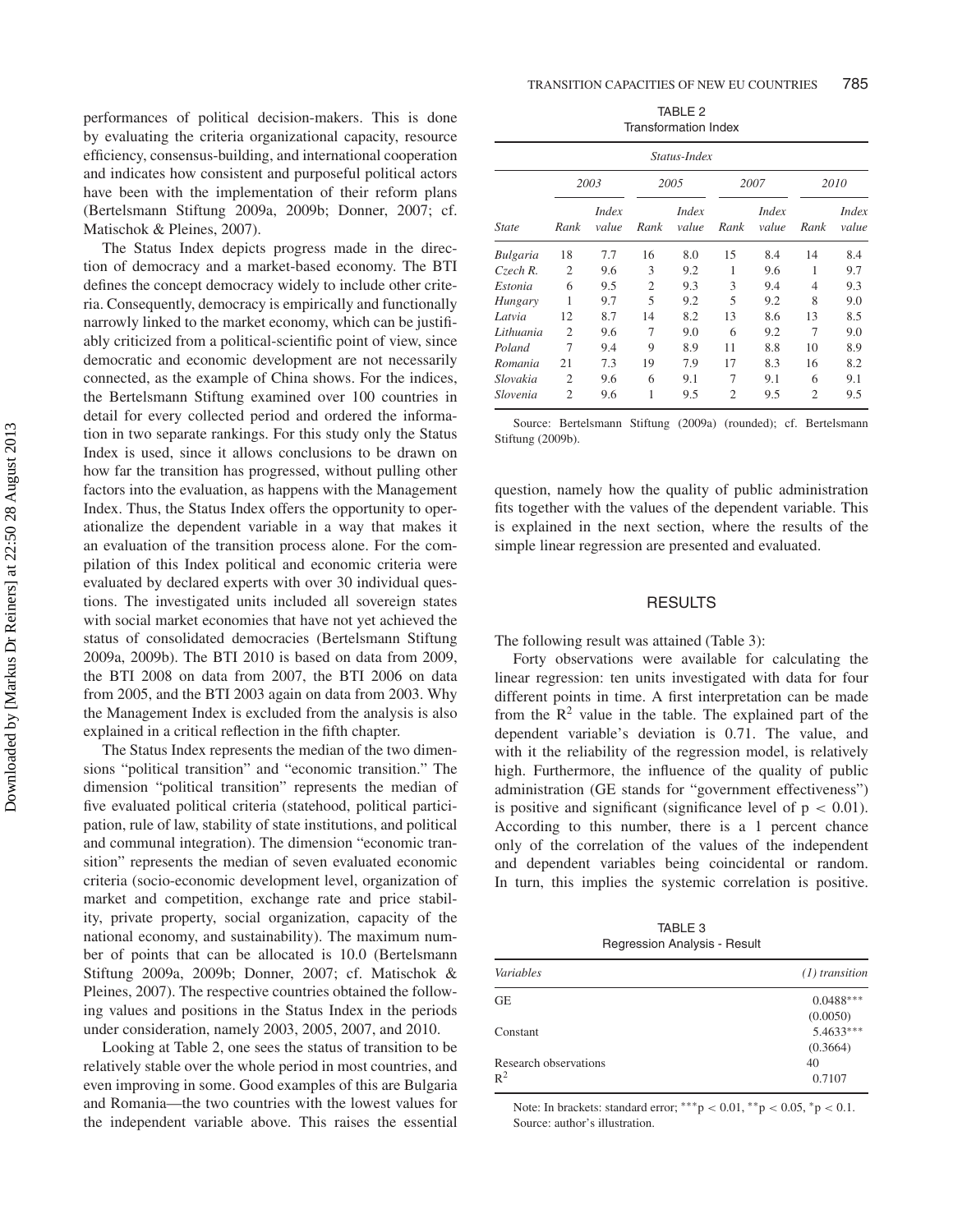In other words, the hypothesis can be accepted. But, the strength of the influence exercised by the quality of public administration on the transition process is—viewed purely statistically—rather small. At 0.0488 the positive effect is rather weak. It must, however, be kept in mind that the scale of values of the independent variable is much wider than the scale of the dependent variable. Given the differences in the value areas, this means the influence is still relatively strong. To illustrate the result, the individual values of the variable are plotted on a coordinate system. The regression line is also drawn in (Figure 1).

The values of the independent variable are plotted on the x-axis and those of the dependent variable on the y-axis. Noticeable is the positive correlation between the public administration quality and the status of transition. The described high value informs about the strength of the linear relationship of the two characteristics (Atteslander, 1995). The result of the regression is finally interpreted in the fifth chapter. There it is also clarified why this result turned out



FIGURE 1 Regression line (Status of transition*/*Quality of public administration)

the way it did. For an even more exact picture the data series of the independent and dependent variables are depicted in the diagram below (Figures 2 and 3):



FIGURE 2 Data of the independent variable.



*Source: own illustration*

FIGURE 3 Data of the dependent variable.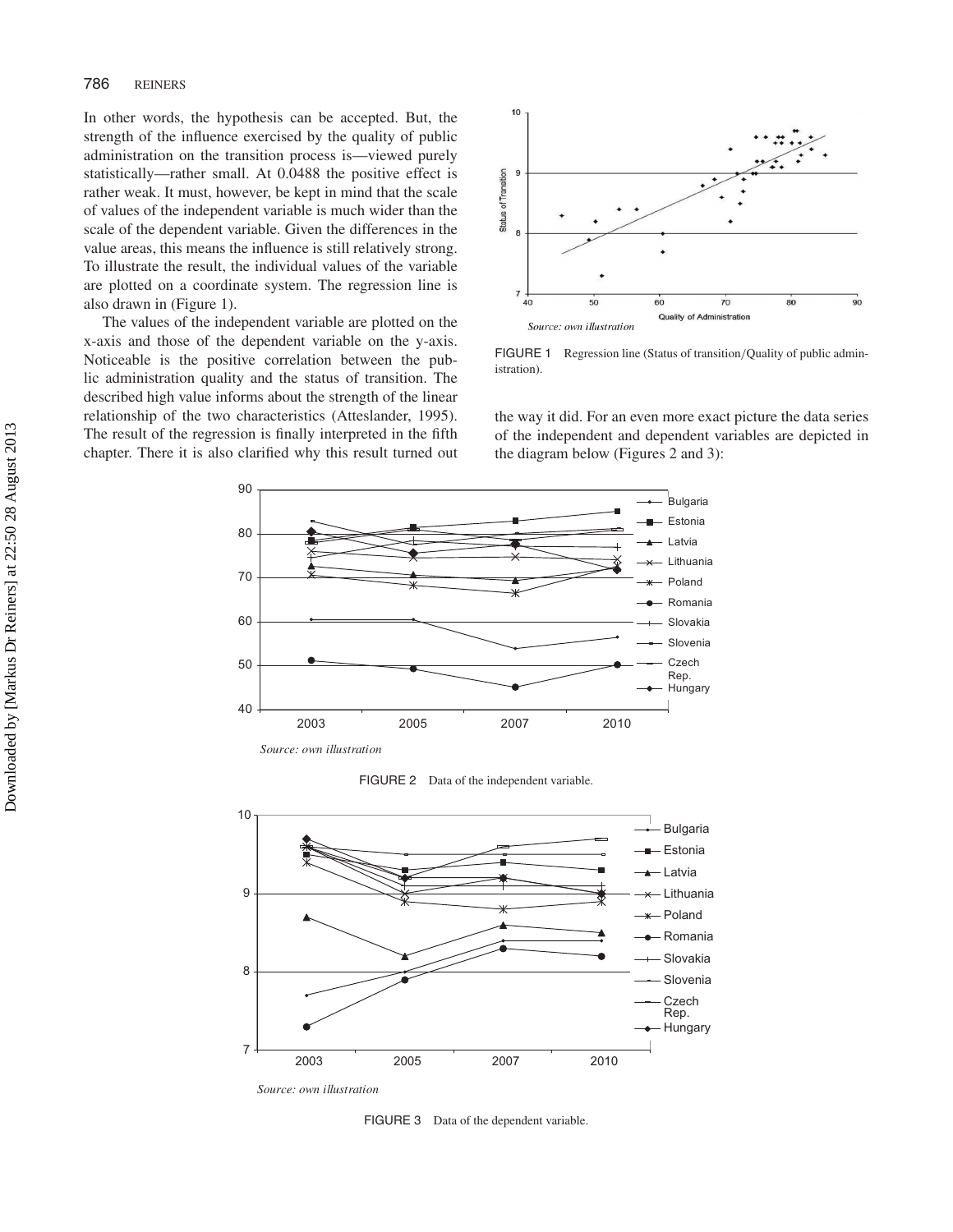An interpretive glance at the recited data in Tables 1 and 2, as well as the data trends in Figures 2 and 3, leads to the following observation regarding the hypothesis: Lithuania, Poland, and Hungary produced results which appear consistent. The trends on public administration quality correspond largely to the trends on the status of transition in phase 1 (2003 to 2005), phase 2 (2005 to 2007), and phase 3 (2007 to 2010). Looking only at the input and output values (2003 and 2010), one sees Lithuania and Hungary lost ground over the whole period on the independent variable as well as the dependent variable. Overall, Poland improved slightly on administrative quality and lost ground on transition status. This may be due to the fact that, at first, its administrative quality dropped over a lengthy period, while the quality improvements in the public administration—viewed over the full period—at first had no impact on the transition status. However, the first, tentative signs are discernible already in 2010.

It is quite likely that we are dealing here with delayed response trends. In other words: situations where the cause does not immediately reveal its effect. A quality gain can, for instance, be seen quite clearly in Slovakia in phase 1. The declining trend of the transition status in phase 1 is abandoned in phase 2, when the transition status stabilizes. Following the line of argument, a rise in the Transformation Index can in the medium term be delayed, if the values of the public administration quality do not drop slightly in the years 2007 and 2010.

In the Czech Republic the Transformation Index remained relatively stable—the year 2005 excluded. In that year transition experienced a delta, while administrative quality improved. The situation is therefore comparable—the only difference being that the quality improvements of the first phase have a stabilizing effect and impact with a delay, looking at the status of transition in the second phase. Thanks to quality improvements in the first phase, the "transition motor" was already on. Overall, such an interpretation seems reasonable, since transition pushes only materialize gradually, and no immediate or short-term quality responses can be expected. One could also say the quality improvements in phase 1 produced a transition sucking effect in phase 2. Furthermore, a direct comparison of input and output values shows public administration quality and transition status both improved.

These explanations are also largely transferable to Estonia, although administrative quality improved throughout the three phases, while transition status lost some—very little—ground in the first and third phases, and gained ground in the second phase. Estonia presents an anomaly, however, in the sense that the country consistently had the best input values for administrative quality from 2005, but its transition status still ranked behind that of the Czech Republic and Slovenia on last count. Estonia might, in the meantime, have reached a saturation point.

A similar conclusion can also be drawn for Slovenia, where quality improvements in the second and third phases were not followed by a lasting, higher value for status of transition. Instead it remained unchanged. Due to the lead times, the response has not materialized nor is not visible yet. This may also be due to the fact that the output value of administrative quality dropped below the corresponding input value. Comparing input and output values of the two variables, one sees small declines for both over the entire period.

The results of the countries Bulgaria, Romania, and Latvia are somewhat more difficult to evaluate. Apart from a stable administrative quality in Bulgaria in phase 1, the trends in these countries are similar for administrative quality, namely it drops in the first and second phases (2003 to 2007) and improves in the third phase (2007 to 2010). In contrast, transition status climbed initially in Bulgaria and Romania, before stabilizing in Bulgaria and declining slightly in Romania. For Bulgaria and Romania a cautious interpretation could be that the clearly lower output values are to blame, which makes Bulgaria and Romania more difficult to compare to other countries. In any case, it can be observed that the earlier declines in administrative quality, especially in the second phase, now prevent the explosive rise of transition status. Comparing the respective input and output values for Latvia, one sees they decline slightly over the entire period. Here the trends are aligned in phase 1. But, the rise in transition status in phase 2 begs an explanation. It is, however, not attempted here. The few open, unexplained questions hang together with the focused design of the investigation. If questions go unanswered, it is an indication that other variables are at work, which can only be accommodated in a multiple regression model, which is addressed later in the article. To complete the discussion of the described lagging effects, it must be added that a "delayed variable" (correlation between the independent variable of the year 2003 and the dependent variable of the year 2005 etc.) impacts the fit of the regression model almost imperceptibly (30 observations;  $R^2$ : 0.73).

#### **DISCUSSION**

In a limiting way the linear regression and regression line do not explain the entire deviation. Although the credibility of the regression model is high, there is still ample room for alternative factors to influence the transition. As mentioned before, a high value for two variables X and Y is, on its own, in no way enough evidence for stating a causal relationship necessarily exists between X and Y. A number of actors, actor constellations, and other structural and institutional framework conditions definitely also play a substantial role (cf. Atteslander, 1995; Reiners, 2008). The fact that a single independent variable was included certainly limited the quality of the results, since complex political processes cannot be reduced to individual determinants. No political action can be explained in its totality in this way. This statement must in turn be qualified by a reminder that the study focused on the indicator "government effectiveness" which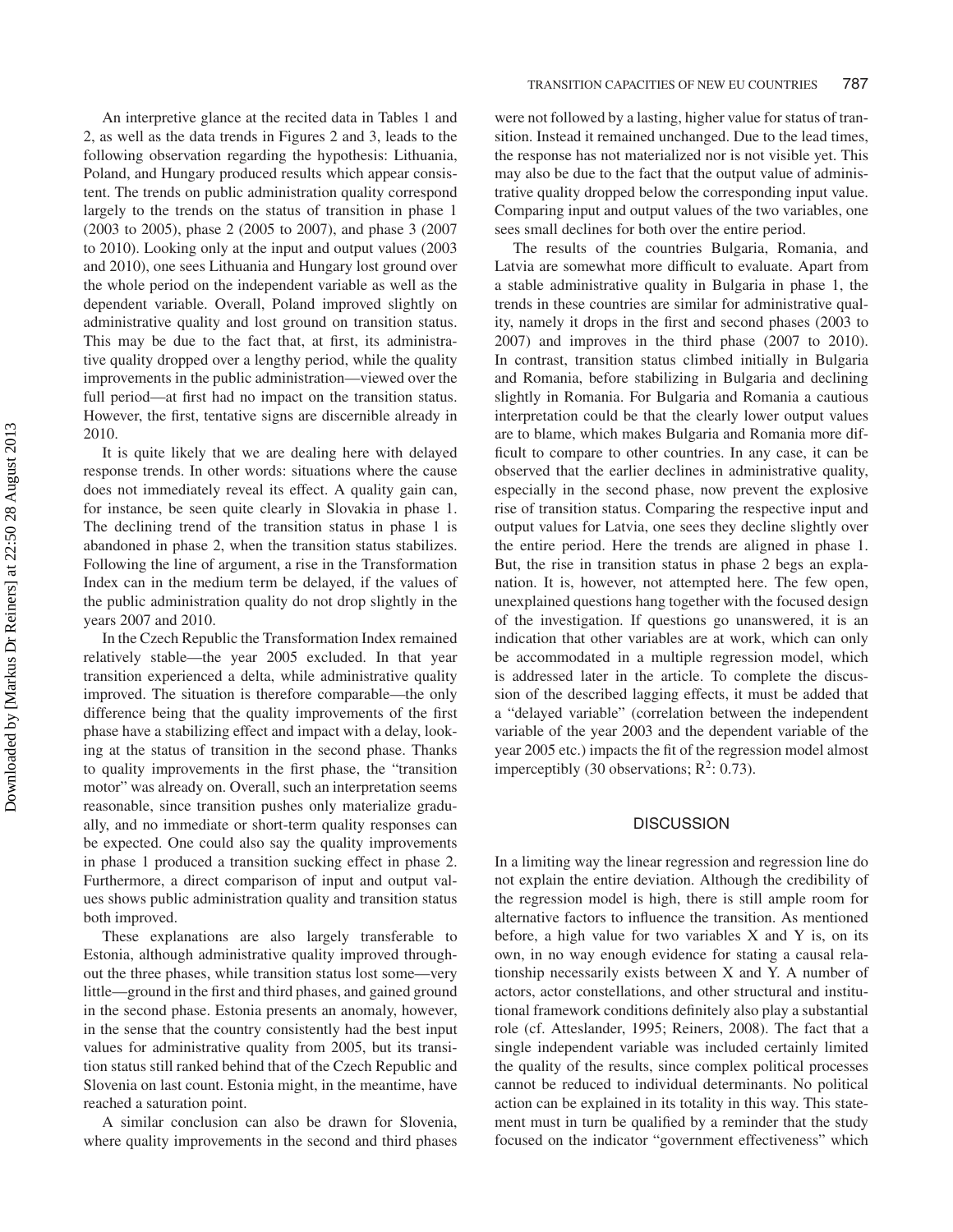measures the quality of the public administration extensively. Thus, it can justifiably be assumed the investigation will be of value to future research projects on the same theme.

Incidentally, the wealth or economic power of a country might also be an influencing factor. It can be assumed that countries with big gross domestic products (GDPs) can better control and implement comprehensive change and political, as well as economic transition (Radosevic, 2004). Looking at other influencing factors, the population and government must be mentioned. The population can contribute to a functioning process of change, and the quality of government certainly also plays a central role. The better a government formulates policy changes, and the better it assesses the present and future political environment and adapts its agenda accordingly—the better the transition process will also run its course. In this way, the quality of government influences both, the transition and the quality of the public administration, because government and leaders in the public administration operate as an action unit. In turn, this implies that it makes sense to exclude government from the analysis for the sake of simplification (Blondel, Müller-Rommel, & Malova, 2007; Brusis, Staronova, & Zubek, 2007; cf. Goetz, 2001).

To focus on the public administration as the only actor also acknowledges the fact that the public administration is the transmission belt between government and the governed (cf. Haensch & Holtmann, 2008). Finally, viewing the public administration as "monolithic-acting player" fits the design of the investigation. If one wanted to widen the borders of the interpretation, one would have to deepen the quantitative analysis with multiple regression models. It was seen as sensible and sufficient to draw the borders of this study in such a way as to concentrate on one simple linear regression and two clearly structured and operationalized variables. The investigation also kept the period manageable. Care was taken to include the period of specific interest—starting before the EU accession and ending with the last available data material. This impacted positively on comparability and was advantageous for the interpretation of the results and the final conclusions. It will, nevertheless, be useful to repeat this investigation with longer time series a few years from now, when more data are available (cf. Bertelsmann Stiftung, 2009a; cf. World Bank, 2012).

Generally speaking, the study certainly takes a challenging approach as far as methodology and concept are concerned. The multi-dimensional nature of the research targets opens country comparisons to attack. The only point of difference between states is their start-out situations. To view them as one, needs a radical abandonment of differentiation, which some observers might find presumptuous. What is more, it is suggested the indicators can only with great difficulty be compared inter-temporally, since different methodologies are used at different times. Sometimes country comparisons lack robustness, when different sources and experts are pulled in, and inconsistent, complicated aggregation mechanisms distort the values.

These approaches are often criticized as systemically, methodically, culturally or ideologically biased. The World Bank is quite aware of the fact that there are limits to what can be done with international comparisons based on highly aggregated data—which is also why country-specific analyses can never be replaced (Calaminus, 2007; Pleines, 2007). So, the described indices, and specifically the WGI, are often discussed. The WGI has been criticized on occasion, but the owners have always responded appropriately to the criticism (Bethke, 2012; Kaufmann, Kraay, & Mastruzzi, 2010; 2011; cf. Langbein & Knack, 2010; Muno, 2012).

Academic literature judges the indices to be adequately reliable. Still, their validity is questioned, mainly because the WGI and BTI are combined in a correlation analysis, opening the door to false conclusions informed by tautology. That could happen, because the two indices measure identical situations, and therefore correlate strongly. For instance, "quality of administration" is present in both the independent and dependent variable. This reservation can be countered with the argument that the WGI is based on the BTI only as far as the Management Index is concerned. In this analysis the Management Index was deliberately excluded from the dependent variable (Bethke, 2012; cf. Calaminus, 2007; Pleines, 2007).

As is clear, composite indicators are created from the indices. The conceptual foundation of the indices is weakened by the big number of sources. Therefore, the temptation to aggregate all the dimensions in a single, overarching index is resisted. This is also why the investigation moves on a one-dimensional level. Since the analysis used the indicators very selectively, and since the metrics rely on the relevance of the components, it must be assumed that the results point in the right direction. Such a statement of trend also fits in with what this study set out to do. Although the limitations weaken the fit of the regression model, it is still good enough. The study opens up scope for further research and gives the necessary impetus thereto (cf. Bethke, 2012; cf. Calaminus, 2007).

Now it is clear why only certain variables and the above-mentioned criteria were included in the analysis. In the WGI the sub-indicator "government effectiveness" was incorporated to create as few as possible redundancies to the dependent variable (BTI Status Index). Apparently, overlapping is a potential problem between the BTI Status Index and the five excluded sub-indicators of the WGI, but not so much with the sub-indicator "government effectiveness." This also gets closest to what is required, in the sense that it explicitly operationalizes "quality of administration" in the narrow sense of the word. Apparently, there are also some redundancies between the Management Index and the sub-indicator "government effectiveness." The Management Index was, however, specifically excluded, since the quality of control of political actors, and how consistently and accurately they implement their reform plans, are of less interest to the dependent variable, than to the status of the political and economic transformations. The latter is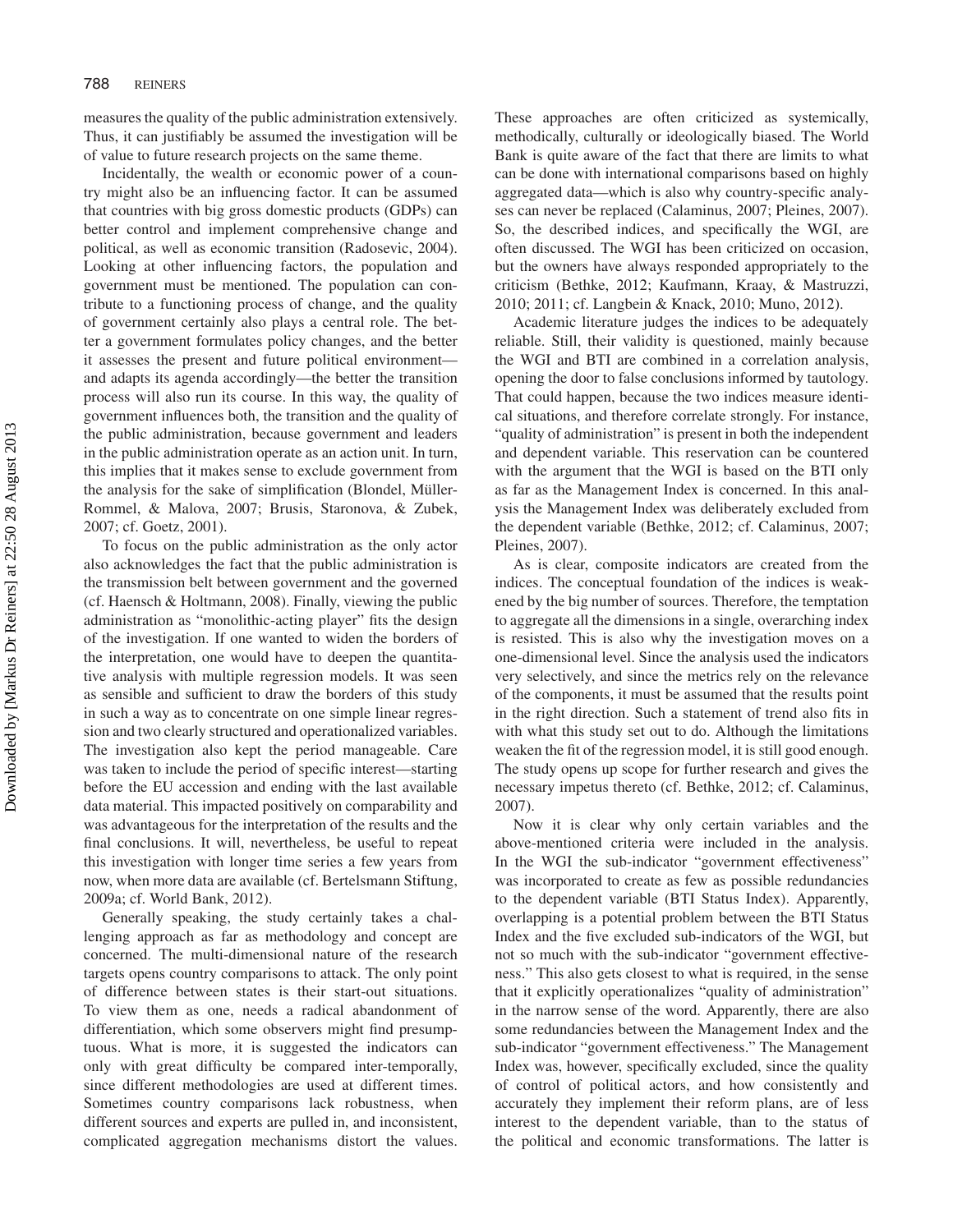addressed better by the Status Index. Taken together, these factors justify the variable inclusions and exclusions.

#### **CONCLUSION**

The hypothesis can be accepted, despite the critical comments made in the previous sub-chapter. A well-functioning and efficiently working public administration promotes the transition process and has a significantly positive influence on the restructuring process towards more democracy and a market-based economy. Statistically, one can explain the relationship with a "double negation": proof that X has no influence on Y was not offered. Or even better: there is a strong indication that X influences Y. This influence also supports the assumption that the public administration is an important factor in the implementation of EU standards, because all the investigated states have had to grapple with EU conditions in the past. It follows that a functioning public administration is a necessary precondition for mastering an EU accession.

As demonstrated, the fact that X influences Y with a certain delayed effect also played an important role. It is also interesting that the status of transition has remained relatively stable, or even improved, in some countries over the period, even though the quality of public administration did not climb continuously. This may partly be due to the fact that a transition process runs its course in a cumulative way, meaning a level reached is more likely to be improved upon, than that the status of transition drops back below the already-achieved level (von Beyme, 1994). On the other hand, this may have to do with the fact that the quality of public administration has to be maintained on a particular level, to prevent negative influences from impacting. The moment a process in the public administration malfunctions, it can influence subsequent processes and other modes of operation negatively (Haensch & Holtmann, 2008).

The themes public administration and transition offer more than enough scope for future research. All the more so, since public administrations almost everywhere are caught up in processes of change. Therefore, political- and public administration-scientific research should focus on differentiated qualitative and quantitative analyses of the functioning and operation of public administrations, given their continuous modernization and especially given recent developments in Europe.

#### **REFERENCES**

- Armingeon, K., & Careja, R. (2008). Institutional change and stability in post-communist countries, 1990–2002. *European Journal of Political Research*, *47*, 436–466.
- Atteslander, P. (1995). *Methoden der empirischen Sozialforschung* (8th ed.). Berlin*/*New York: de Gruyter.
- Bäck, H., & Hadenius, A. (2008). Democracy and state capacity: Exploring a J-shaped relationship. *Governance. An International Journal of Policy, Administration, and Institutions*, *21*(1), 1–24.
- Batalden, S. K., & Batalden, S. L. (1997). *The newly independent states of Eurasia: Handbook of former Soviet republics*. Phoenix, AZ: Oryx Press.
- Berend, I. T. (2005). What is Central and Eastern Europe? *European Journal of Social Theory*, *8*(4), 401–416.
- Bertelsmann Stiftung. (2009a). *Bertelsmann transformation index (BTI)*. Retrieved Jan. 7, 2012, from http://www.bertelsmann-transformationindex.de.
- Bertelsmann Stiftung. (2009b). *Transformation index 2010: Politische Gestaltung im internationalen Vergleich.* Retrieved Jan. 7, 2012, from http://www.bertelsmann-transformation-index.de.
- Bethke, F. (2012). Zuverlässig invalide: Indizes zur Messung fragiler Staatlichkeit. *Zeitschrift für Vergleichende Politikwissenschaft, Comparative Governance and Politics*, *6*(1), 19–37.
- Beyer, J., Wielgohs, J., & Wiesenthal, H. (Eds.)m (2001). *Successful transitions. Political factors of socio-economic progress in postsocialist countries*. Baden-Baden: Nomos.
- Blokker, P. (2005). Post-communist modernization: Transition studies, and diversity in Europe. *European Journal of Social Theory*, *8*(4), 503–525.
- Blondel, J., Müller-Rommel, F., & Malova, D. (2007). *Governing new European democracies*. Basingstoke, UK: Palgrave.
- Brusis, M., Staronova, K., & Zubek, R. (Eds.) (2007). *Strategic policymaking in Central and Eastern Europe*. Bratislava: NISPAcee.
- Calaminus, E. (2007). *Broadening the perspective.* Retrieved Nov. 12, 2012, from http://www.dandc.eu/articles/174474/index.en.shtml.
- Crozier, M., & Friedberg, E. (1977). *Lacteur et le système: Les contraintes ´ de ´l action collective*. Paris: Le Seuil.
- Dimitrov, V., Goetz, K. H., & Wollmann, H. (2006). *Governing after communism: Institutions and policymaking*. Lanham, MD: Rowman & Littlefield.
- Dogan, M., & Pélassy, D. (1984). *How to compare nations*. Princeton, NJ: Princeton University Press.
- Dolowitz, D. P., & Marsh, D. (2000). Learning from abroad: The role of policy transfer in contemporary policy-making. *Governance. An International Journal of Policy and Administration*, *13*(1), 5–24.
- Donner, S. (2007). *Bertelsmann transformation index.* Russland Analysen, Forschungsstelle Osteuropa, Deutsche Gesellschaft für Osteuropakunde, Otto Wolff-Stiftung (pp. 20–21). Retrieved Nov. 3, 2012, from http:// www.laender-analysen.de/dlcounter/dl-counter.php?url=../russland/pdf/ Russlandanalysen131.pdf.
- Epstein, R. A., & Sedelmeier, U. (2008). Beyond conditionality: International institutions in post-communist Europe after enlargement. *Journal of European Public Policy*, *15*(6), 795–805.
- Eriksen, S. (2007). Institution building in Central and Eastern Europe: Foreign influences and domestic responses. *Review of Central and East European Law*, *32*, 333–369.
- Goetz, K. H. (Ed.). (2001). Executive governance in Central and Eastern Europe. Special issue of *Journal of European Public Policy*, *8*(6).
- Goetz, K. H. (2005). The new member states and the EU. In S. Bulmer & C. Lequesne. (Eds.), *Member states and the European Union* (pp. 254–280). Oxford: Oxford University Press.
- Haensch, P., & Holtmann, E. (2008). Die öffentliche Verwaltung der EU-Staaten. In O. W. Gabriel & S. Kropp (Eds.), *Die EU-Staaten im Vergleich: Strukturen, Prozesse, Politikinhalte* (pp. 606–630). Wiesbaden: VS Verlag.
- Hughes, J., Sasse, G., & Gordon, C. (2004a). Conditionality and compliance in the EU's eastward enlargement: Regional policy and the reform of sub-national government. *Journal of Common Market Studies*, *42*(3), 523–551.
- Kaufmann, D., Kraay, A., & Mastruzzi, M. (2010). Response to: What do the worldwide governance indicators measure. *European Journal of Development Research*, *22*, 55–58.